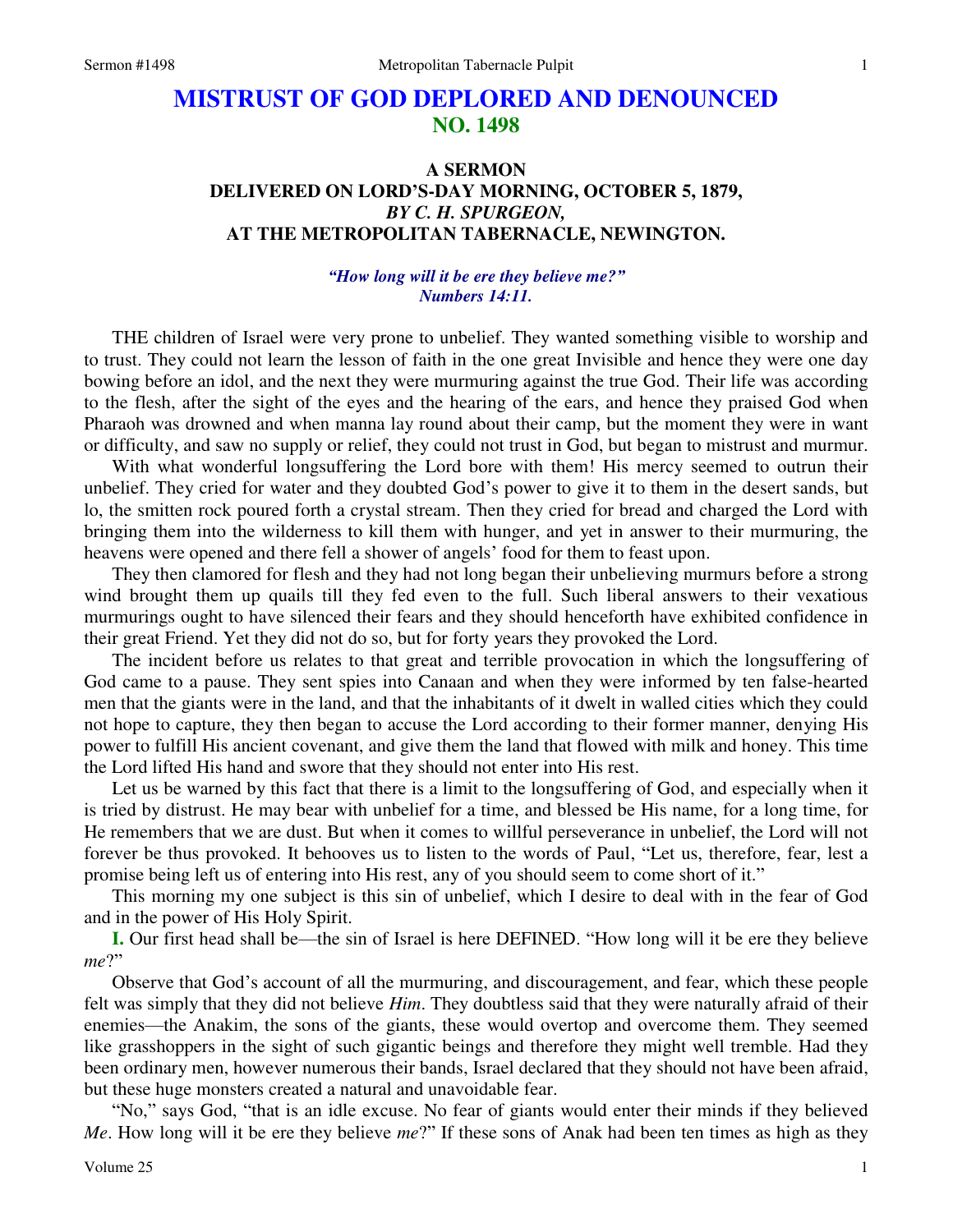were, yet the almighty Lord could vanquish them, and if their cities had been literally as well as figuratively walled up to the skies, yet JEHOVAH could smite them out of heaven and cast their ramparts into the dust. Gigantic men and fortified cities are nothing to Him who divided the Red Sea. When the Omnipotent is present, opposition vanishes.

 This was so clear that, if the Israelites were afraid, the real reason was that they did not believe their God. So, my brethren, let us strip our discouragements and murmurings of all their disguises, and see them in their true character and they will appear in their own naked deformity as discrediting God. It is true the difficulty before us may appear great, but it cannot be great to the Lord who has promised to make us more than conquerors. It is true the circumstances may appear unusually perplexing, but they cannot perplex Him who has promised to guide us with His counsel. And since we are well aware of this, it is clear that the true reason why we are so dismayed is not to be found in the difficulties and the circumstances, but in our misgivings of God.

"Ah," but these people might have replied, "we fear because of our weakness. We are not a drilled host like the armies of Egypt. We know not how to fight against chariots of iron. We are only feeble men, with all these women and children to encumber our march. We cannot hope to drive out the hordes of Amalekites and Canaanites. A sense of weakness is the cause of our terror and complaint."

 But the Lord puts the matter very differently. What had their weakness to do with His promise? How could their weakness affect His power to give them the land? He could conquer Amalek if they could not. Caleb had told them, "If the Lord delight in us, then He will bring us into this land." They knew that their feebleness had not prevented the Lord's bringing them out of Egypt, despite the pride and power of Pharaoh, and they must have known that He could with equal ease overthrow the Canaanites and their armies. Their weakness could only be a foil to the glory of the divine power, so that it would be made the more conspicuous.

 We also, when we plead our weakness, ought to be ashamed, for we know that we can do all things through Christ which strengthens us. If we probe to the bottom of those doubts and fears which apparently arise out of a sense of our own weakness, we shall find that they spring from mistrust of God. Our trembling is not humility, but unbelief. We may mask it however we please, but that is the state of the case as God sees it and He sees it in truth. The question is not, "How long will they be weak?" but, "How long will it be ere they believe *me*?"

"No, no," the people may have said, "we are not murmuring against God, it is against Moses and Aaron. They made a mistake when they brought us into the wilderness and they have undertaken an enterprise which they cannot carry through—we blame these two men for their foolhardiness." But the Lord would not have it so. Moses and Aaron were only His instruments and mere second causes, and the Lord will not allow that the quarrel is with them, but He asks, "How long will it be ere they believe *me*?"

 Thus, brethren, we sometimes fix upon our fellow man, his infirmity, his shortsightedness, his want of wisdom, and we say that we do not doubt God, but we can never feel secure while our leaders or our friends are such poor, unwise creatures. If you put this pretext to the test, you will see that it avails nothing, for God can use what instruments He pleases, whether Paul or Apollos or Cephas, and He can accomplish His purposes despite their frailty. His word is not to fall to the ground because of the medium through which He carries it into effect. Strip our distrust of the agents whom God employs of all the masks with which it seeks to disguise itself and it comes to this—we do not believe God.

 Our dreading and complaining are often a kind of practical atheism. I mean this, that if God has pronounced a promise and we doubt its fulfillment for any cause whatever, we think and feel as if there were no God. We profess to believe that the promises of Scripture are the promises of God Himself and it follows that if we doubt their fulfillment, we do as good as deny the Godhead of the Promiser, since he who cannot or will not keep his promises cannot be God at all. The word of the true God has been proven to be omnipotent by its creating force and therefore promises which are not of like power cannot be the word of the one almighty God.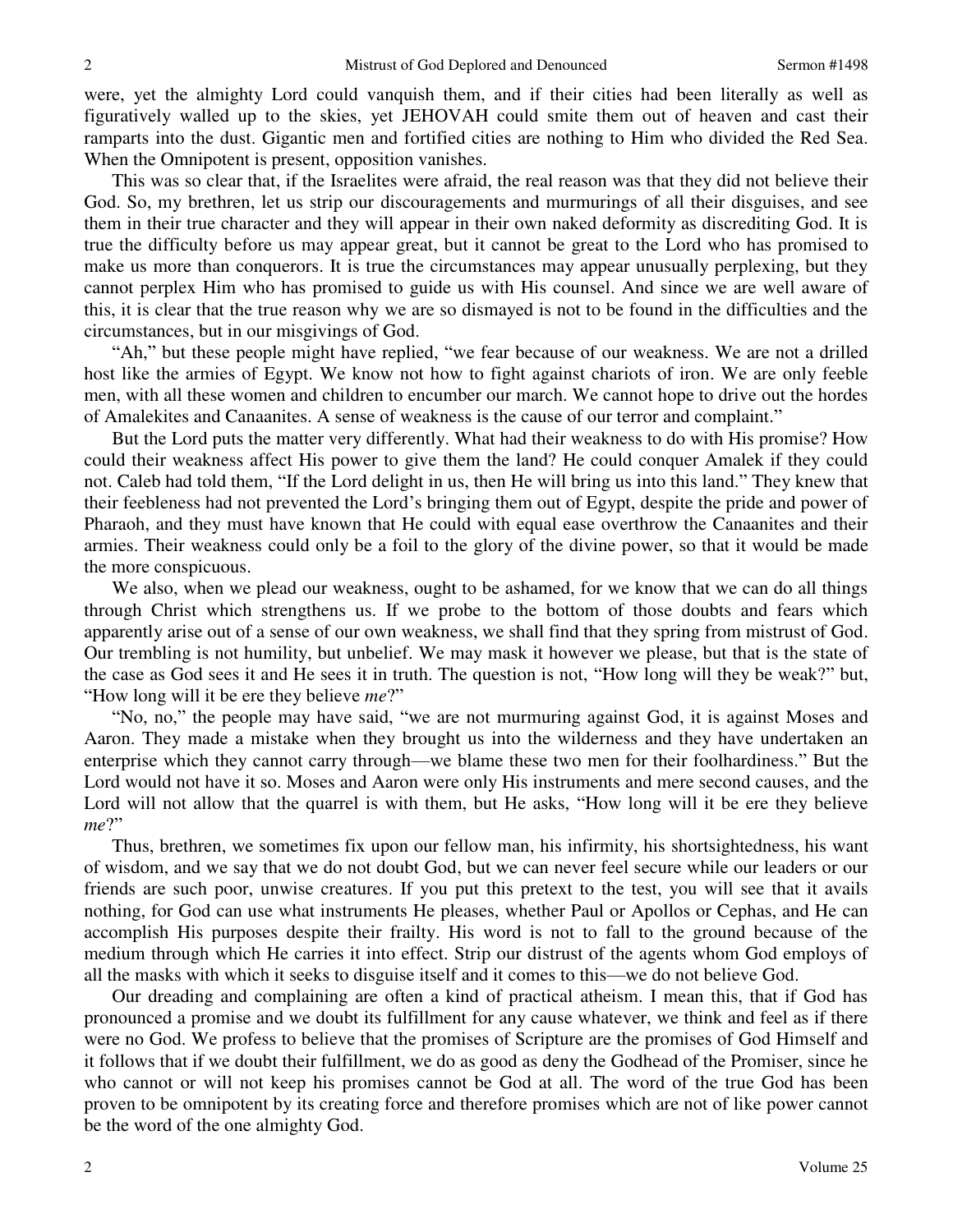Dare we make it out that God speaks frivolously and that His solemn promises are like the false words of man, which mock the ear and disappoint the hope? Are God's promises like yon withered leaves which the passing wind bears into forgetfulness? Then I say that such a God is no God at all and such a conception sets up a false god and robs the true God of His essential character. Is it not so?

 Sometimes we put our doubts in one shape and sometimes in another, and we are apt to claim that we do not really doubt God—for we know that He both can and will keep His promises as a rule—but for certain reasons we doubt whether He will keep His word *to us*. We talk of our unworthiness and so on, but being interpreted, our inmost thought is that we can believe anything of God but that which it is the most necessary for us to believe. We believe all other words but that very one which we are most called upon to credit. Strange faith, which will exert itself everywhere but where it is wanted!

 We claim that if things were otherwise than they are, we could believe God, and what is this but to say that under existing circumstances we do not conceive Him to be worthy of our confidence? He who doubts that particular promise which God speaks to him may as well doubt all the rest, since they all hang together, and they are either all of them falsehoods or all of them eternal verities. Yes, this is the essence of it—our timorous suspicions of any one promise are a reflection upon the Lord Himself.

 So, brethren, I come back to that first point, and solemnly declare that though our doubts and fears are called oftentimes by more respectable names, because we do not like to see their sin in all its nakedness, yet they come to this—that we do not believe the ever-blessed God. If we look at our discouragement and mistrust in this light, we shall no longer pity, but blame ourselves, and instead of excusing, we shall accuse our heart of a great crime. Mistrust towards God is not a mere weakness, it is a wickedness of the gravest order.

**II.** We will now proceed, in the second place, to further DESCRIBE this sin of not believing.

 I would remark, first, that at the first blush *it would seem incredible* that there should be such a thing in the universe as unbelief of God. That God should manifest Himself to man so as to make a promise to Him is indescribable condescension. One would think that the high and lofty One would abide in His eternal silence, or communicate Himself to the most exalted creatures, rather than speak to such a being as man.

 What is man that God should be mindful of him and speak to him? Yet we believe that the Lord has often spoken to us by His prophets and in these last days by His Son. Now, if an angel altogether unacquainted with human history could be informed that God had spoken to men, I imagine that his astonishment would be overwhelming if we also informed him that men have disbelieved Him. "What!" he would say. "What! Dare to disbelieve the Lord! Doubt the Lord, whose infinite love stooped to speak with His creature! God, who is essential truth and cannot possibly lie nor deceive—have there been creatures vile enough to perpetrate such an insult upon their Maker, their Benefactor? Can they suspect the infinitely pure of deceit? Dare they question the truth of the perfect One whom cherubim adore?" I say that an angel would be staggered at such blasphemy.

 Why, look you, sirs, the Lord spoke to nothingness, and out came this globe, swathed in the swaddling bands of darkness. He spoke again and forth leaped the light, and all things were quickened into life and clothed with beauty. The power of His word was all-creating—and is it to be imagined or conceived that this word can be a lie? JEHOVAH's word is but Himself in action, His will making itself manifest. And is it to be supposed that this can be a lie under any conceivable circumstances whatsoever?

 My brethren, it is sorrowful to have to confess that what looks like inconceivable blasphemy has nevertheless been perpetrated abundantly by the sons of men. Shame on our race that ever it should thus have insulted the Most High God! Oh, the incredible infamy which lies even in the bare thought of calling in question the veracity of God. It is so vile, so unjust, so profane a thing that it ought to be regarded with horror as a monstrous wrong.

 Consider, next, that, though unbelief certainly exists, *it is a most unreasonable thing*. If God has made a promise, on what grounds do we doubt its fulfillment? Which of all the attributes of God is that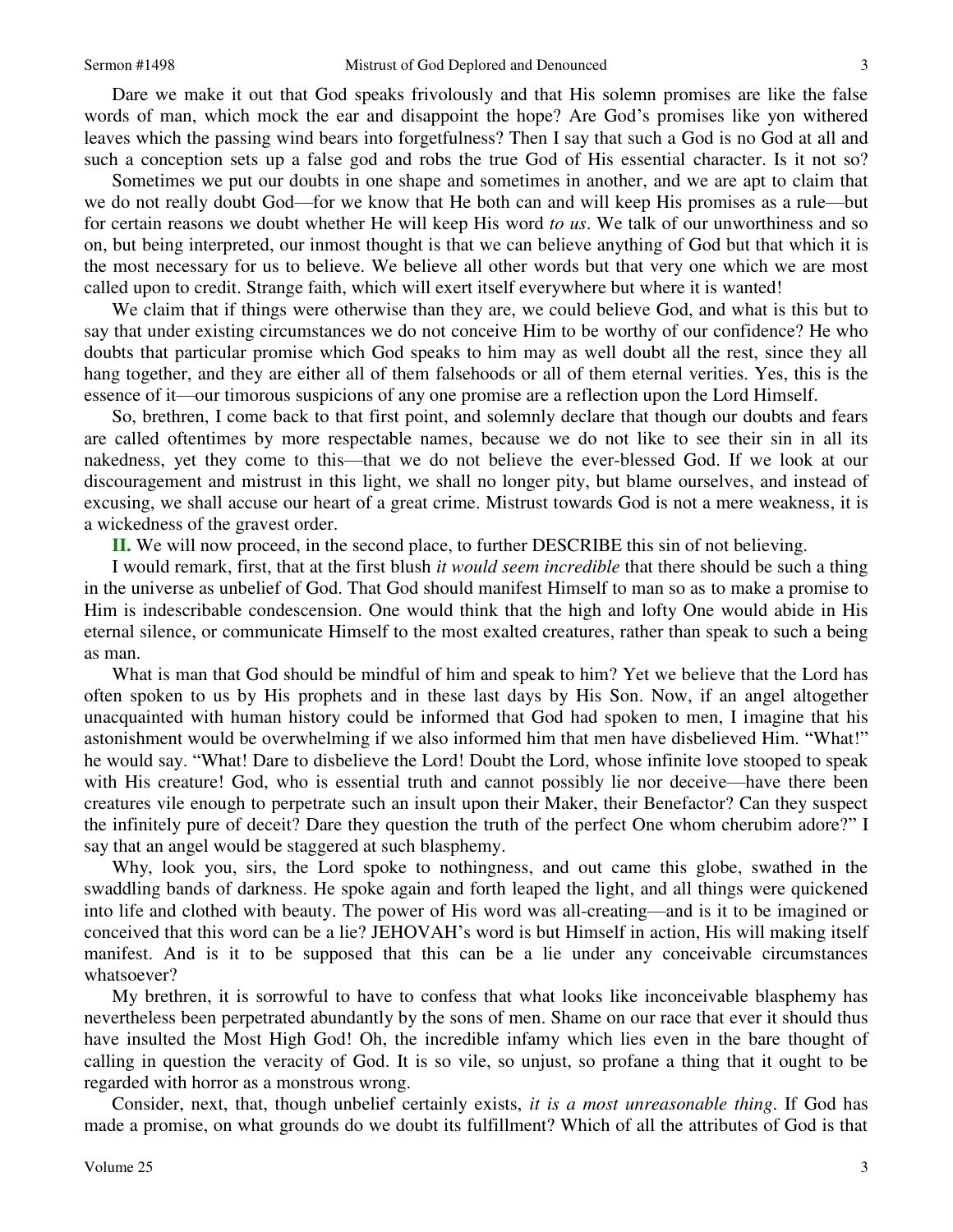which comes under suspicion? Probably the first distrusted attribute will be His power. Have not men said, "Can God furnish a table in the wilderness? Or can He deliver us out of the deep waters?" Let us think of this. Has the Lord promised to supply and deliver? Then, my dear friend, do you really in your sober senses question the power of God to do as He has said? Has He not made the heavens and the earth? Do not all things subsist by His continuous power? Is anything too hard for the Lord? Is His arm shortened that He cannot save? Is His hand paralyzed that He cannot achieve His purpose? The more we consider the supposition that God is unable to keep His promises, the more we discard it with indignation. It is not to be entertained for a moment.

 What, then, is it God's goodness that we suspect? After He has filled the world with bounty and multiplied His lovingkindnesses to His creatures—above all, after He has given from His bosom His only-begotten Son to die, as the fulfillment as well as the seal of the great promises of His covenant dare we question His goodness? Do we call God evil? Do we impute unkindness to Him? Let horror seize us at the suggestion of such a thought. Let our bones quake that we should ever tolerate the hideous libel upon Him whose very name is good. For what is "God" but "good" written in brief?

 It must come back to this with which we started, that we suspect the truth of God and yet the more we shall consider the supposition, the more we shall be alarmed by its blasphemous character. Do you believe, O man, the creature of God, that your Maker can belie Himself? Do you imagine that He can forswear Himself? With reverence do I speak the word, and awe is upon me as I utter it—do you profanely dream that He can perjure Himself? Yet every promise of His is virtually sealed with that oath by which the covenant is confirmed. He has lifted His hand to heaven and sworn by Himself, because He could swear by no greater, that by two immutable things wherein it was impossible for God to lie, we might have strong consolation.

 Reason itself teaches that the Judge of all must Himself be just, and this He could not be if He were not true. Truth enters into the very conception of God—a false god is no God. Any other doubt in the world may plead some ground and warrant, but a doubt of God's truthfulness is utterly unreasonable, and if sin had not filled man with madness, unbelief would never find harbor in a single bosom.

 Again, because this sin is so unreasonable, *it is also most inexcusable*. Let me try, if I can, to frame an excuse for doubting the truthfulness of the Lord our God. Look back upon your own experience and take with it the experience of all men that have ever lived, and find, if you can, a single instance in which God has been untrue to the word He has spoken. We challenge eternity to divulge such an instance. We appeal to all mankind, from Adam to the latest born, and to angels, ay—and to devils themselves, to produce one single case in which JEHOVAH has turned from promise or from threatening so as to forfeit His word. His faithfulness is indisputable, the ages witness it.

 Now, if there had been one instance, we might be justified in our misgivings. If we could find one authenticated case, fully established, in which God had acted contrary to His promise or failed to keep His word, then we might lawfully distrust, but as we can never find such a case, what excuse can we make?

 Moreover, when a man is suspected of untruthfulness, we usually impute to him some motive for it—he has something to gain by the lie and therefore we suppose he will prove false. But what motive can be imputed to the Lord Most High which could lead Him to forfeit His word? He knows all things from the beginning and therefore even if it were supposable that to keep a promise would be inconvenient to Himself, He would never have made it, for He would have foreseen that inconvenience. God is not bound to promise and therefore if the good deed were not to His mind, He would not promise to perform it.

 Nor has God changed, since immutability is essential to His being. If, therefore, He has uttered a word, you may rest quite sure that it will stand fast—an unchangeable being cannot be fickle and run back from His promise. Why, my friends, it is to God's glory to keep His word. As it is to the glory of every man to be upright, so is it to the glory and honor of God to be faithful to His solemn declarations. Even on the lowest conceivable ground, the Lord's own interests are bound up with His truth. All the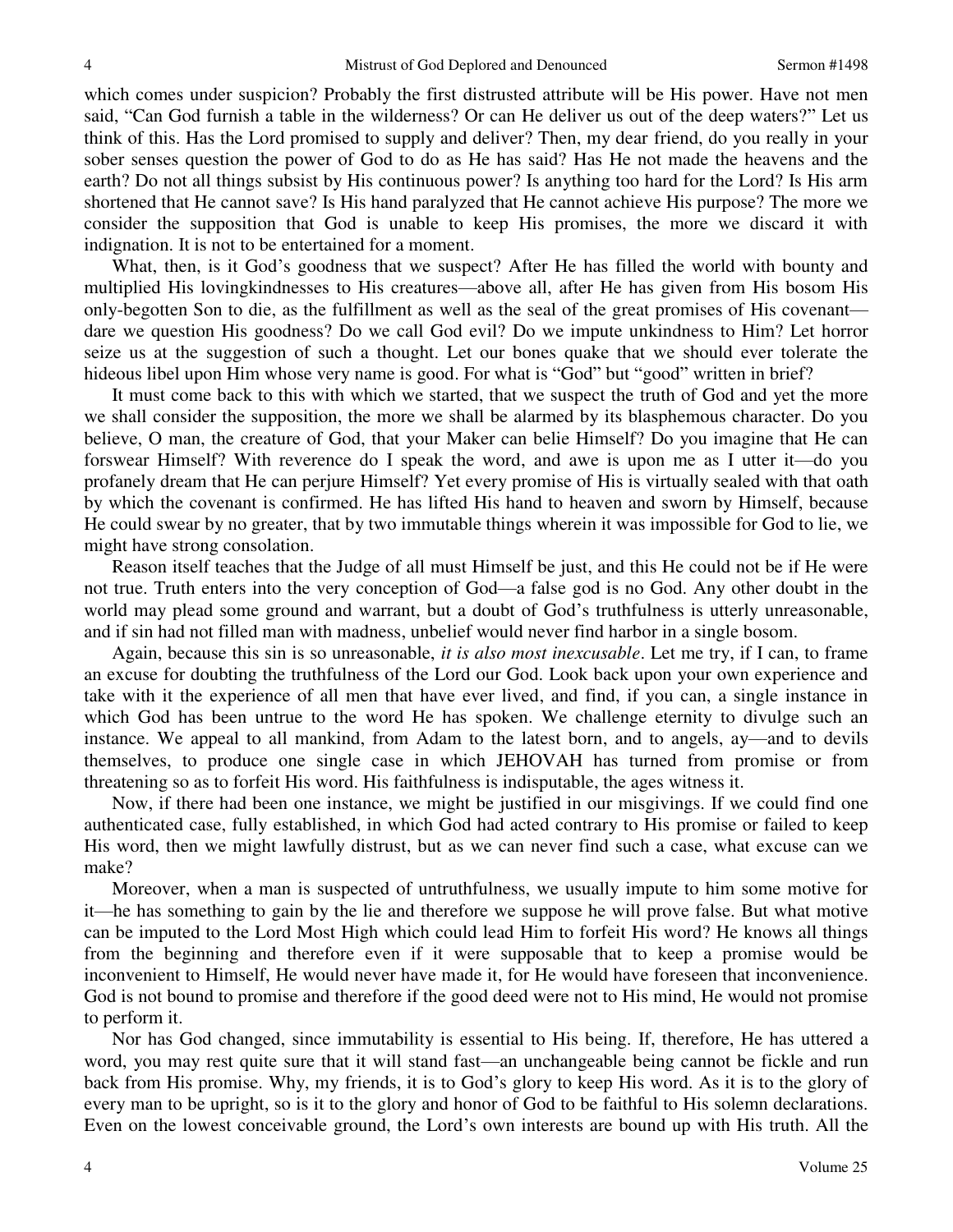glory of His name and the honor of His divine person bend towards the keeping of His word. There is no supposable reason why the Lord should not be true. How dare we, then, without the slightest cause, cast suspicion upon the truthfulness of the Most High?

 My dear brethren, I venture to say that unbelief of God's word *ought*, therefore, *to be impossible*. It ought to be impossible to every reverent-hearted man. Does he know God and tremble in His presence, and shall he think of distrusting and doubting Him? No one that has ever seen Him in contemplation and bowed before Him in sincere adoration, but must be amazed at the impertinence that would dare to think that God can lie.

 O reverent heart, it ought to be to you beyond the bounds of possibility that you should doubt the truth of the promises of God! And this ought to be more impossible still, if such an expression may be used, to God's own children. You could not make a true-hearted child suspect his father of falsehood. If he heard such an accusation brought against a loving and kind father he would be indignant. He would not want to hear rebutting evidence, he would say, "It is impossible. I know my father. I know his character. I have seen him. I understand him. I cannot endure to hear him slandered and I do not need to hear him defended, for of this I am sure—that he cannot lie."

 In the child's case, there might be a partiality and the father might have been guilty. But in the case of the children of God, no such possibility exists, for our Father is the God of truth. Oh, my brethren, shall it ever be said that the children of God doubt their Father? I have heard some professing Christians say that they find it hard to believe His promises and yet they do not appear to think that they have said a dreadful thing—yet a very dreadful thing it is. What must be their opinion of God if they find it hard to believe Him?

 Think of it again—a child of God finding it hard to believe his own Father—his heavenly Father! Ah, wretched sin! Wretched insult to God! If *we* were not so false-hearted ourselves we should never dream of the Lord's being so, and if we were not conscious of being chargeable with untruth, the thought that perchance God might fail to fulfill His word would never be tolerated. It is horrible! If it has crossed your mind, scout it, and with many tears confess it before God, for to a child of God it ought to be impossible to doubt His Father's truthfulness.

 To some children of God that impossibility ought to be still more striking, because certain of us have received special and infallible proofs of the Lord's faithfulness to His promises. He has answered the prayers of some of us in a way that has drowned our eyes with tears of joy. He has made us laugh like Sarah when the child of promise was given to her. We have felt amazed at the mighty goodness of our God and for us to doubt now should be impossible.

 We ought to settle it in our minds that, come what may, though the earth were removed and the mountains cast into the midst of the sea—though everything should alter and the laws of nature should be changed, and day and night forget their time—yet would we never suppose, nor allow others to suppose, that God could be false to His promises and break His word.

 I am resolved and my brethren, you will join with me in it and may God give us grace to carry it out—to doubt the evidence of my eyes, but not to doubt God—for our eyes have often deceived us, but JEHOVAH never. Light may play tricks with these poor optics, but the Lord has never spoken to mock us, nor said what He cannot perform. Resolve, my brethren, to doubt your ears and deny your hearing sooner than doubt your God, for sounds are often imaginary and ears are speedily duped. Resolve to doubt your most deliberate judgment rather than one word of the Lord.

 How often have you been mistaken! Even when according to mathematical calculations it seems as certain as that twice two make four that God cannot execute His word, deny the mathematics but never doubt God. There is nothing certain under heaven but God. Uncertainty is upon all things but upon His word. If you consult with friends and in their judgment they all unanimously conclude that the case is hopeless and that the promise cannot be fulfilled, reject them all, and refuse to consult with flesh and blood. Let God be true and every man a liar, yea, and every *thing* a liar.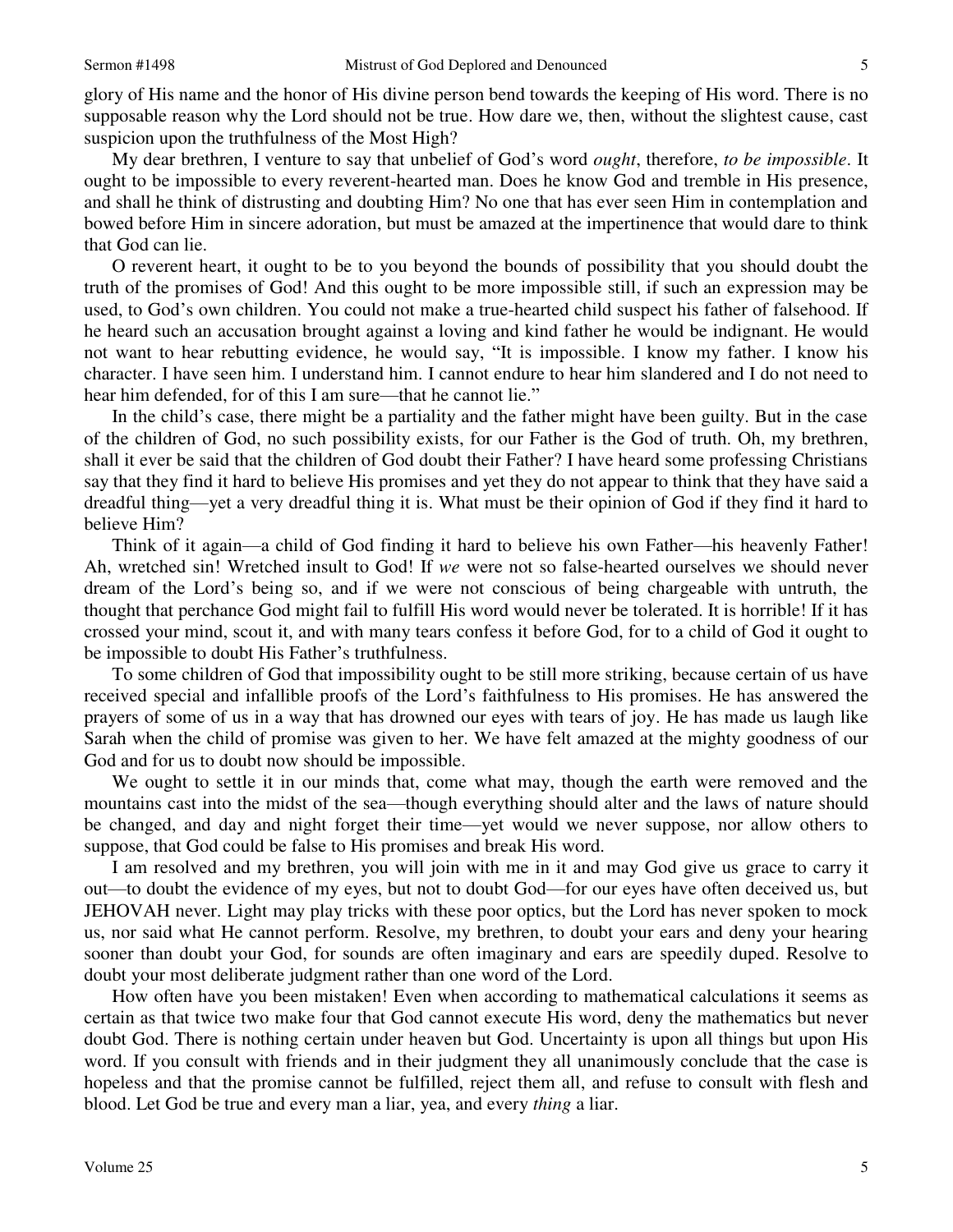Doubt as much as you please your own feelings, it is seldom that they are to be relied upon. Mistrust, as I have already said, your own senses—they are but very fallible reporters of fact, but never distrust your God. If devils, or even angels, could stand in squadrons and swear unanimously that God had failed, call them liars too, for God cannot, cannot, cannot lie. The things which are seen are, after all, but mere shadows and dependent for their appearing and continuing upon the Lord alone. Why, then, confide in them at the expense of your confidence in God?

God only is, and when you have no hope but in Him alone, you have all the hope worth having. They say of us who trust in God alone that we have nothing to look to. Our answer is that faith in the unseen God is the highest reason and is grounded on the surest fact. His unseen arm is stronger than all that angel or human eye can ever see and there is more potency in God, who is neither to be heard nor seen, than in all the crash of whirlwinds or the glare of tempests. There is no power but in Him and therefore no certainty of infallible truth but in the word which He has spoken.

 Look you, sirs, every promise in God's Word comes to you, first, from the Father's lip—will you doubt Him? It next comes by the Holy Ghost, who reveals it—will you doubt Him? Beware lest you sin against the Holy Ghost. It comes next sealed with the blood of Jesus. Will you doubt Him—will you suspect your Savior? A single doubt of a promise of God casts a stigma upon Father, Son, and Holy Ghost and is a triple transgression against the triune God. O the venom that lies in a single suspicion of the Most High!

 It is strange how you and I can enter into confidence and conviction about many things and yet we cannot exercise the same confidence towards our God. You all believe in the laws of matter. You expect that the law of gravitation will bring a weight downward if you throw it from the window—why are you so certain? Because you have seen the rule in action so often that you now expect to see it carried out and yet the law of gravitation might be suspended. Indeed, it has been suspended, for at the Red Sea the floods stood upright as a heap, and the depths were congealed in the heart of the sea.

 You all expect the sun to rise in the morning and to set at his appointed time, because he has kept his daily marches for many years. And yet there was a time when there was no sun to rise or set, and there will be a time when the sun shall be turned into darkness, and day and night shall cease. Can you trust the temporary and yet doubt the eternal?

 You all expect the seasons of the year to come and go, but they might be reversed by God right easily. Now, if we can believe in the laws of nature, which are evidently changeable and which will one day certainly come to an end, how is it that we cannot believe in God whose regularity in the keeping of His promises has been as great as the regularity of day and night, of seedtime and harvest, cold and heat, and whose permanent immutability will run on throughout eternity? O that we were wise! O that we were commonly honest with God and spoke of Him as we have found Him! Then we should doubt Him no more, but abide in fixed and steadfast confidence. O Holy Spirit, work us to this end!

**III.** This brings me, in the third place, to dwell upon this sin very much in the same way, only with this heading—the sin bitterly DEPLORED.

 We have all been guilty of it. Some here are living constantly in the commission of it. But what I need to call to your remembrance is this, that in any one case of doubting the truthfulness of God there is the full venom of the entire sin of unbelief. That is to say, if you distrust the Lord in one, you doubt Him altogether. You say that you can believe the Lord about other things, but there is one particular point which staggers you. But is it not clear that the man who is convicted of one falsehood is no longer trustworthy? The Scripture calls Him, "God who cannot lie." Do you think He can lie once, then He *can* lie and the Scripture is broken.

"Ah, but I mean He may not keep His promise *to me.* I am such an unworthy person." Yes, but when a man forfeits his word, it is no defense for him to say, "I told an untruth, but it was only to an unworthy person." No, the truth must be spoken irrespective of persons. I have no right to deceive even a criminal. Do you dare say that to one person the Lord can be untrue? If it can be so, He is not a true God any more. It only wants one falsehood, one breach of promise, one lie to be proved, and you have smitten the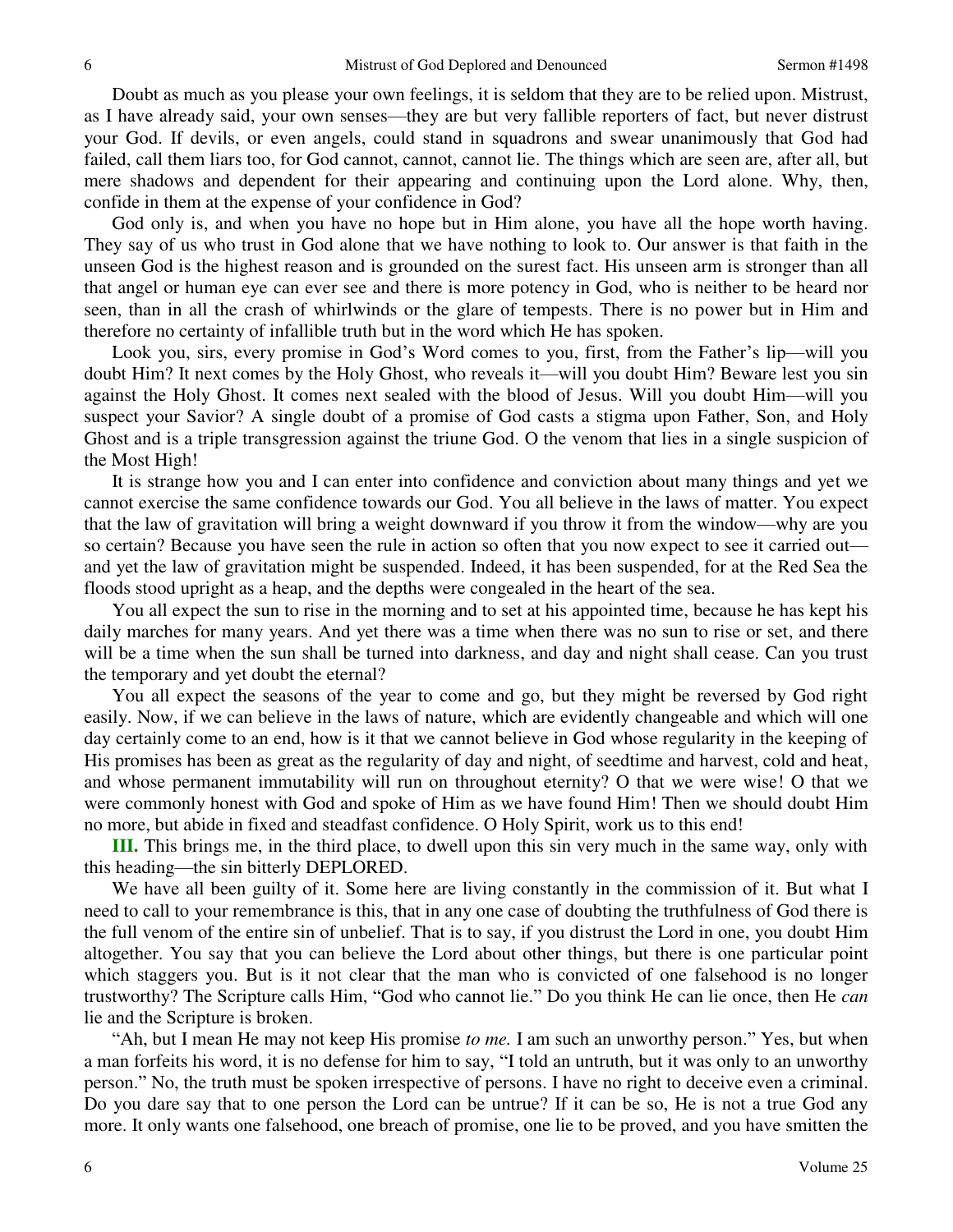character of the accused to the very heart—you would not dream of doing such a thing to the great God.

7

You may as well doubt Him about everything if you distrust Him upon any one matter. Get but the promise from God and there is an infallible necessity that He shall keep it, be it a little promise or a great one, for the character of a truthful being is all square and He is false in nothing.

 Do you reply that you doubted Him upon a very trivial matter and it was only a little mistrust? Alas, there is a world of iniquity in the faintest discredit of the thrice-holy Lord. Reflect, then, with sorrow that we have been guilty of this sin, not once, but a great many times. Timorousness and suspicion spring up in some bosoms like weeds in the furrows. They sing the Lord's praises for a great deliverance just experienced, but the next cloud which darkens the sky fills them with fear and they again mistrust divine love. Their heavenly Father delivers them, and helps them, and comforts them, and they say they will never doubt again, but in a short time another trial looms in the distance, and they are despondent and dismayed. Now, I will read to you, and I will read to myself these words of God, which make up our text, "How long will this people provoke me? and how long will it be ere they believe me, for all the signs which I have showed among them?"

 Another thought upon this point and it is this—are there not some professing people of God who do not seem to live a life of faith at all? I mean some who have no faith about their temporal circumstances at all and almost look upon living by faith as if it were a kind of fanaticism which they admit to be very pious and good, but they can never come up to it. Yet faith should be an everyday thing with us.

 In the life of Abraham, how few acts are mentioned of outward religion, of long retirements, fasts, public services, sacraments, and so forth, but how clear it is that his daily secular and domestic life was a living unto God as a pilgrim and a sojourner with Him. There is no visible line between secular and sacred in the patriarch's life—it was all sacred.

 It is an evil distinction which says so far is spiritual and so far is secular. My brethren, your whole lives must be spiritual lives, there must be faith in God about your home, your families, and your neighbors. Some look upon faith as a kind of Sunday grace to be laid up in the ark of the covenant with Aaron's rod, but indeed, it is an everyday faculty, a grace for the table, a grace for the cupboard, a grace for the pocket, a grace for the market, a grace for the nursery, and a grace for the sick bed.

 The life of God's people is not to be lived within the four narrow walls of a meeting house—it is lived wherever they are, for in every place the just shall live by faith. The religion of a Christian is to be the whole of his life and faith is to run through it like a thread through a necklace of coral. We are to believe God as much when He says, "Your bread shall be given you and your water shall be sure," as when He says, "He that believes and is baptized shall be saved." Oh, for more household faith, more Saturday faith, more real faith! Let us blush and never cease to blush that we have had so little of it.

**IV.** Lastly, as we have now deplored this sin, we shall conclude by spending a moment or two in heartily DENOUNCING IT.

 This sin of unbelief, if there were no other reason for denouncing it, let it be reprobated because *it insults God*. I feel an infinite enmity to unbelief because it so terribly misrepresents and calumniates my God. If any man were to say to me, "Your father breaks his word," I would not suffer the accuser to go unanswered and assuredly I cannot be silent when my heavenly Father is thus slandered. Our race fell by believing the old dragon's base charge against God when he said to the woman in his vile serpentine language, "You shall not surely die." He thus gave God the lie.

 Away with you, you subtle serpent! Away with you! Go and eat the dust that is your predestinated meat, for God cannot speak that which is not true—He is truth itself. How greatly does unbelief dishonor the Lord! What shame it casts upon the splendor of His name! Alas, that there should be going up and down this world creatures denying the existence of their Creator, and other beings who admit that there is a God, and believe that He has spoken and given promise of good things to come, but treat His word as if it were worthless and unfit to be trusted. Oh, hateful, abominable, loathsome mistrust which dares to treat the Lord as unworthy to be believed!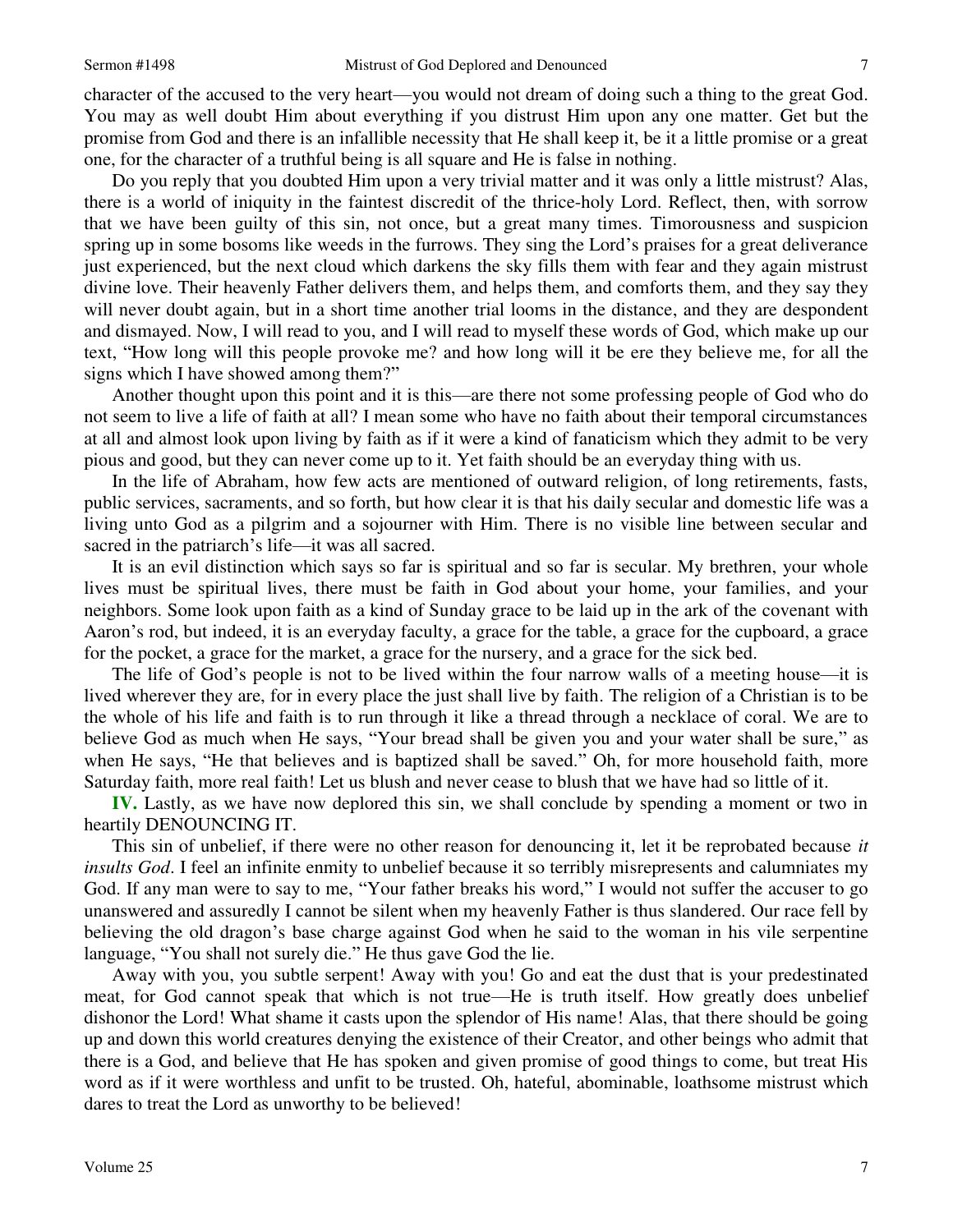This is sufficient reason for denouncing it and yet since weaker reasons may perhaps help the stronger, let me mention that we are bound to hate unbelief because *it is the ruin of the great mass of our race*. Why are men lost? All their sins which they have done cannot destroy them if they believe in Jesus, but the damning point is that they will not believe in Him. Thus says the Scriptures, "He that believes not is condemned already." Why? "Because he has not believed on the Son of God."

 God Himself hangs on a tree in human form and bleeds to death bearing the sin of man, and yet men turn their backs on this infinite display of love and refuse to believe it, and therefore do they to sink to death and hell. I look upon the myriads now in outer darkness and I ask, "Who slew all these?" The answer is, "They could not enter into heaven because of unbelief—they perished because they would not believe in the testimony of God concerning reconciliation by the blood of His Son." May we not well hate this murderous unbelief?

 We may hate it, again, because *it brings so much misery and weakness upon the children of God*. My brethren, if we believed God's promises, we should no longer be bowed down with sorrow, for our sorrow would be turned into joy. We would glory in our infirmities—yea, we should glory in tribulation also, seeing the good result which the Lord brings forth from them. The man who steadily believes His God is calm, quiet, and strong. If men fail him, his God supports him.

 Suppose his business fails him—his chief business is to serve his God, and that has not failed. If he is himself sick and racked with pain, he resigns himself to the great Father's chastening hand and patience is given. If health is utterly failing, he leaves himself with God that he may take down his tabernacle curtain by curtain, confident that he will build it again in nobler form. When death approaches, he so fully believes in God that he feels it will be gain to him to pass out of this state of trial into everlasting blessedness at the Lord's right hand, and so he is always happy. How strong such a man becomes. The weakness which comes of fear and trembling does not touch him. His heart is fixed and therefore he has all his strength under control and can bring it to bear upon the place where it is needed.

 I do not know whether you have thought of the prowess of Samson. His is a very poor character in many aspects, but yet what a true hero he is when you view him in the light of his faith. It was not that he was physically strong by nature, but that he believed God and strength came upon him. As a believer in God, he trusted that the Lord could make his sinews and muscles strong enough for any task which was allotted him. And so, when the gates of Gaza shut him in, he rose up from his sleep and bowed himself before the huge doors, and with a mighty tug lifted them up. And as the bars were fastened to the posts, he pulled up posts and all, and carried the whole away to the top of the hill—not as a feat of Herculean strength—but as an act of faith in God.

 But now the Philistines are upon him. He is upon a rock and cannot escape. He believes in God and he quails not before the host. There are a thousand of the enemy and he is but one—he looks for a weapon and there is nothing handy for him to fight with but a dried bone which once had made the jaw of an ass. What matters? He trusts in God and not in the weapon. See how the Philistines fly before him, or would do so if they could, for with foot, and knee, and hand, Samson is upon them and his terrible arm sweeps them down in rows.

 This great child-man was a terrible believer, and when the divine fury of his faith was upon him, he was altogether irresistible. Odds he never reckoned, nor staggered at the promise through unbelief. It was a grand deed for one man to fling himself upon a thousand. I like him better in such silent daring than even when he cries, "Heaps upon heaps, with the jawbone of an ass have I slain a thousand men."

 Only believe God and you can do anything. If the Lord should bid you shake the world, you could do it by faith. Plucking up sycamore trees by the roots and hurling mountains into the sea are mere sport for faith, which before now has subdued kingdoms, wrought righteousness, stopped the mouths of lions, and quenched the violence of fire. She has grander things to do than the mere slaying of Philistines, for she wrestles with principalities and powers, and spiritual wickedness in high places, and comes off more than conqueror through Him that loved her.